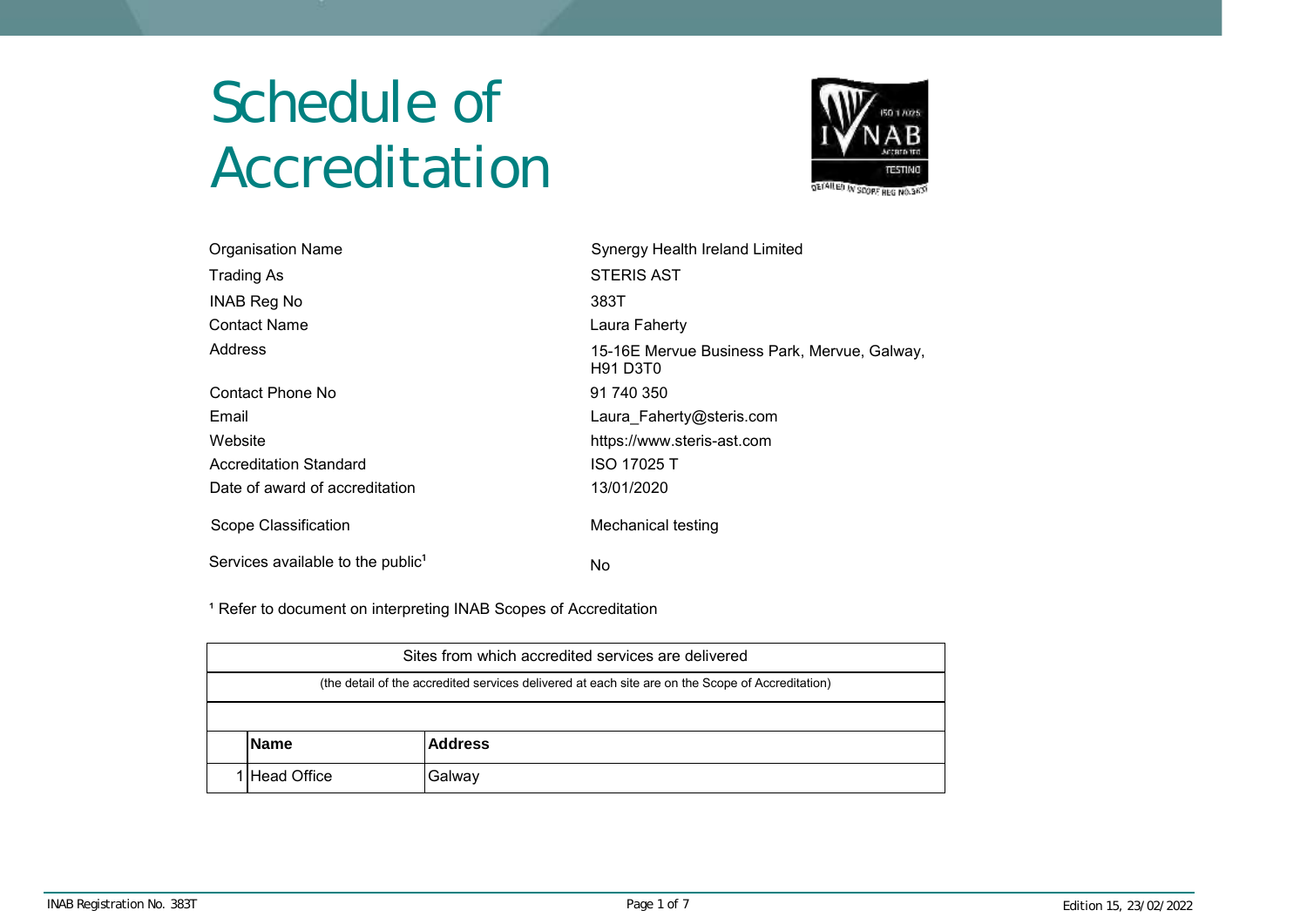## Scope of Accreditation

## **Head Office**

## **Mechanical Testing**

**Category: A**

| <b>Product</b><br>categories -<br><b>Tests</b>                                          | <b>Test detail</b>                                     | <b>Product detail</b>                                                                        | <b>Range of Measurement</b>                                                    | <b>Equipment/Technique</b>                           | Std. Ref & SOP                                                                                                                                                      |
|-----------------------------------------------------------------------------------------|--------------------------------------------------------|----------------------------------------------------------------------------------------------|--------------------------------------------------------------------------------|------------------------------------------------------|---------------------------------------------------------------------------------------------------------------------------------------------------------------------|
| 1101 Metals and<br>metal products -<br>.99 Other tests                                  | Corrosion resistance                                   | Sterile and Single<br>Use Catheters                                                          | Sterile, single-use intravascular<br>catheters Part 1: General<br>Requirements |                                                      | EN ISO 10555-1:2014<br>Annex A - Test method<br>for corrosion resistance<br>EN ISO 10555-<br>1:2013/AMD 1:2017<br>Annex A - Test method<br>for corrosion resistance |
| 1127 Pulpwood,<br>pulp, paper,<br>paperboard and<br>products - .14<br>Compression tests | Edge Crush Test Clamp<br>Method (Short Column<br>Test) | Pulpwood, Pulp,<br>Paper,<br>Paperboard and<br>Products<br>Corrugated and<br>Paper Packaging | <b>Edge Crush Test</b>                                                         | Clamp Method                                         | TAPPI T839-2008 Clamp<br>Method (Short Column<br>Test)<br>TAPPI T839-om-2012<br>Clamp<br>TAPPI T 839-2018 Clamp<br>Method                                           |
|                                                                                         | Edge Crush Test unwaxed<br>edge method                 |                                                                                              | Edge Crush Test                                                                | Unwaxed edge method                                  | ISO 3037:2013                                                                                                                                                       |
|                                                                                         | Edge Crush Test waxed<br>edge method                   |                                                                                              | Edge Crush Test                                                                | Waxed edge method                                    | TAPPI T 811-2007<br>TAPPI T 811OM-2011<br>TAPPI T 811OM-2017                                                                                                        |
| 1127 Pulpwood,<br>pulp, paper,<br>paperboard and                                        | Cobb test paper and<br>board-determination of          |                                                                                              | <b>Cobb Test</b>                                                               | Determination of water<br>absorptiveness-Cobb Method | ISO 535:2014                                                                                                                                                        |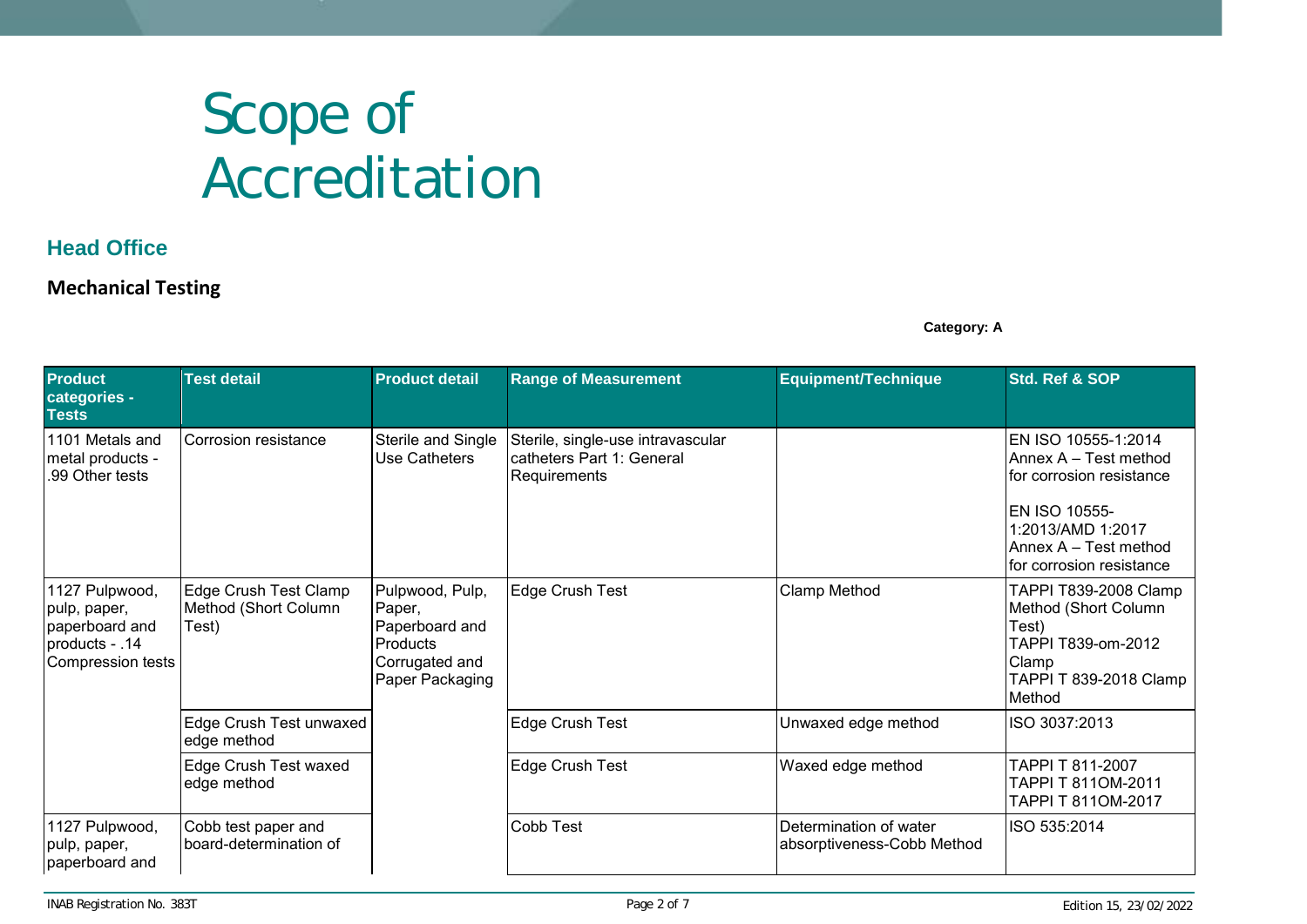| products - .16<br>Liquid absorption                                                            | water absorptiveness -<br>Cobb Method                                                                                                                                                                                                                                                                                                             |                                                                                                                       |          |                                                                              |                                                                                                                                     |
|------------------------------------------------------------------------------------------------|---------------------------------------------------------------------------------------------------------------------------------------------------------------------------------------------------------------------------------------------------------------------------------------------------------------------------------------------------|-----------------------------------------------------------------------------------------------------------------------|----------|------------------------------------------------------------------------------|-------------------------------------------------------------------------------------------------------------------------------------|
| 1127 Pulpwood,<br>pulp, paper,<br>paperboard and<br>products - .48<br>Mechanical<br>properties | Determination of<br>Grammage - Fibreboard                                                                                                                                                                                                                                                                                                         |                                                                                                                       | Grammage | Determination of the grammage<br>of the component papers after<br>seperation | ISO 3039:2010(2016)                                                                                                                 |
|                                                                                                | Determination of<br>grammage - Paper and<br>Board                                                                                                                                                                                                                                                                                                 |                                                                                                                       | Grammage | Paper and Board-Determination   ISO 536:2019<br>of grammage                  |                                                                                                                                     |
| 1129 Plastic and<br>related products -<br>.99 Other tests                                      | Air Leakage into a Conical<br>Fitting<br><b>Assembly During</b><br>Aspiration<br>Separation Force of<br><b>Conical Fitting Assembly</b><br><b>Stress Cracking Liquid</b><br>Leakage from Fitting<br><b>Assembly Under Pressure</b><br>Air Leakage into Fitting<br><b>Assembly During</b><br>Aspiration<br>Separation Force of Fitting<br>Assembly | Small-bore<br>connectors for<br>liquids and gases<br>connectors for<br>intravascular or<br>hypodermic<br>applications |          |                                                                              | ISO 594-1: 1986 Sec 5.3<br>ISO 594-2: 1998 Sec 5.3<br>ISO 594-1: 1986 Sec 5.4<br>ISO 594-1: 1986 Sec 5.5<br>ISO 594-2: 1998 Sec 5.2 |
|                                                                                                | <b>Gauging Test</b><br>Liquid Leakage Test                                                                                                                                                                                                                                                                                                        |                                                                                                                       |          |                                                                              | ISO 594-1 1986 Section 5<br>ISO 594-1 1986 Section<br>5.2<br>ISO 594-2 1998 Section<br>5.2                                          |
|                                                                                                | Luer Test - Falling drop<br>positive-positive pressure<br>liquid leakage test                                                                                                                                                                                                                                                                     | Small-bore<br>connectors for<br>liquids and gases<br>connectors for<br>intravascular or<br>hypodermic<br>applications |          |                                                                              | ISO 80369-7:2016<br>ISO 80369-7:2021<br>ISO 80369-20:2015<br>Annex C                                                                |
|                                                                                                | Luer Test - Leakage by<br>pressure decay test                                                                                                                                                                                                                                                                                                     |                                                                                                                       |          |                                                                              | ISO 80369-7:2016<br>ISO 80369-7:2021<br>ISO 80369-20:2015<br>Annex B                                                                |
|                                                                                                | Luer Test - Resistance to<br>overriding test                                                                                                                                                                                                                                                                                                      |                                                                                                                       |          |                                                                              | ISO 80369-7:2016<br>ISO 80369-7:2021                                                                                                |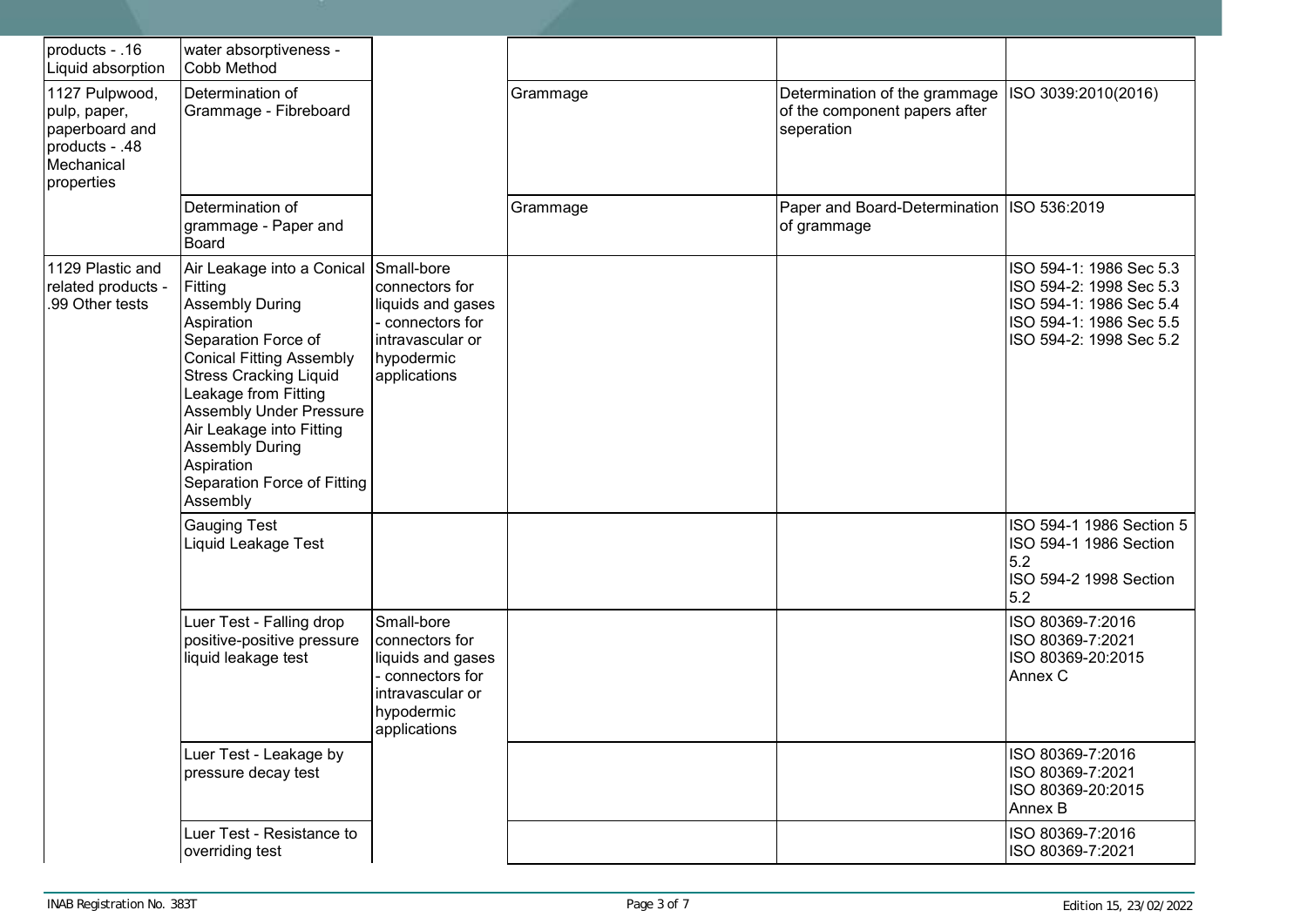|                                                         |                                                                            |                                            |                                                                                   |                                                                                                            | ISO 80369-20:2015<br>Annex H                                                                  |
|---------------------------------------------------------|----------------------------------------------------------------------------|--------------------------------------------|-----------------------------------------------------------------------------------|------------------------------------------------------------------------------------------------------------|-----------------------------------------------------------------------------------------------|
|                                                         | Luer Test - Resistance to<br>separation from axial load<br>test            |                                            |                                                                                   |                                                                                                            | ISO 80369-7:2016<br>ISO 80369-7:2021<br>ISO 80369-20:2015<br>Annex F                          |
|                                                         | Luer Test - Resistance to<br>separation from<br>unscrewing test            |                                            |                                                                                   |                                                                                                            | ISO 80369-7:2016<br>ISO 80369-7:2021<br>ISO 80369-20:2015<br>Annex G                          |
|                                                         | Luer Test - Stress<br>cracking test                                        |                                            |                                                                                   |                                                                                                            | ISO 80369-7:2016<br>ISO 80369-7:2021<br>ISO 80369-20:2015<br>Annex E                          |
|                                                         | Luer Test - Sub<br>atmospheric pressure air<br>leakage test                |                                            |                                                                                   |                                                                                                            | ISO 80369-7:2016<br>ISO 80369-7:2021<br>ISO 80369-20:2015<br>Annex D                          |
|                                                         | Peak Tensile Force                                                         | Sterile and Single<br><b>Use Catheters</b> | Sterile, single-use intravascular<br>catheters -- Part 1: General<br>Requirements |                                                                                                            | IS EN ISO 10555-1:2014<br>Annex B - Test method for<br>determining force at break             |
|                                                         |                                                                            |                                            |                                                                                   |                                                                                                            | EN ISO 10555-<br>1:2013/AMD 1:2017<br>Annex B - Test method for<br>determining force at break |
| 1146 Packages<br>and containers -<br>.01 Physical tests | <b>Accelerated and Real</b><br><b>Time Ageing</b>                          | Plastics and<br>related products           | Accelerated and Real Time Ageing                                                  | Accelerated and Real Time<br>Ageing of Sterile barrier<br>systems                                          | <b>ASTM F1980-16</b><br>ASTM F1980-07(2011)                                                   |
|                                                         | <b>Altitude Test</b>                                                       | General<br>Equipment                       | Determining effects of altitude on<br>packaging by vacuum method                  |                                                                                                            | ASTM D6653/D6653M-<br>01(2013)                                                                |
|                                                         | <b>Bubble Leak Testing</b>                                                 | Plastics and<br>related products           | <b>Bubble Leak</b>                                                                | Detection of gross leak in<br>Medical packaging by internal<br>pressurisation                              | ASTMF2096-11<br>ASTM F2096-11(2019)                                                           |
|                                                         | <b>Concentrated Impact Test</b>                                            | Packages and<br>Containers                 |                                                                                   | Concentrated impacts to<br>transport packages                                                              | ASTM D6344 -04(2017)                                                                          |
|                                                         | Conditioning containers,<br>packages or packaging<br>components of testing | Packages and<br>Containers                 |                                                                                   | <b>Standard Practice for</b><br>Conditioning containers,<br>packages or packaging<br>components of testing | <b>ASTM D4332-13</b><br><b>ASTM D4332-14</b>                                                  |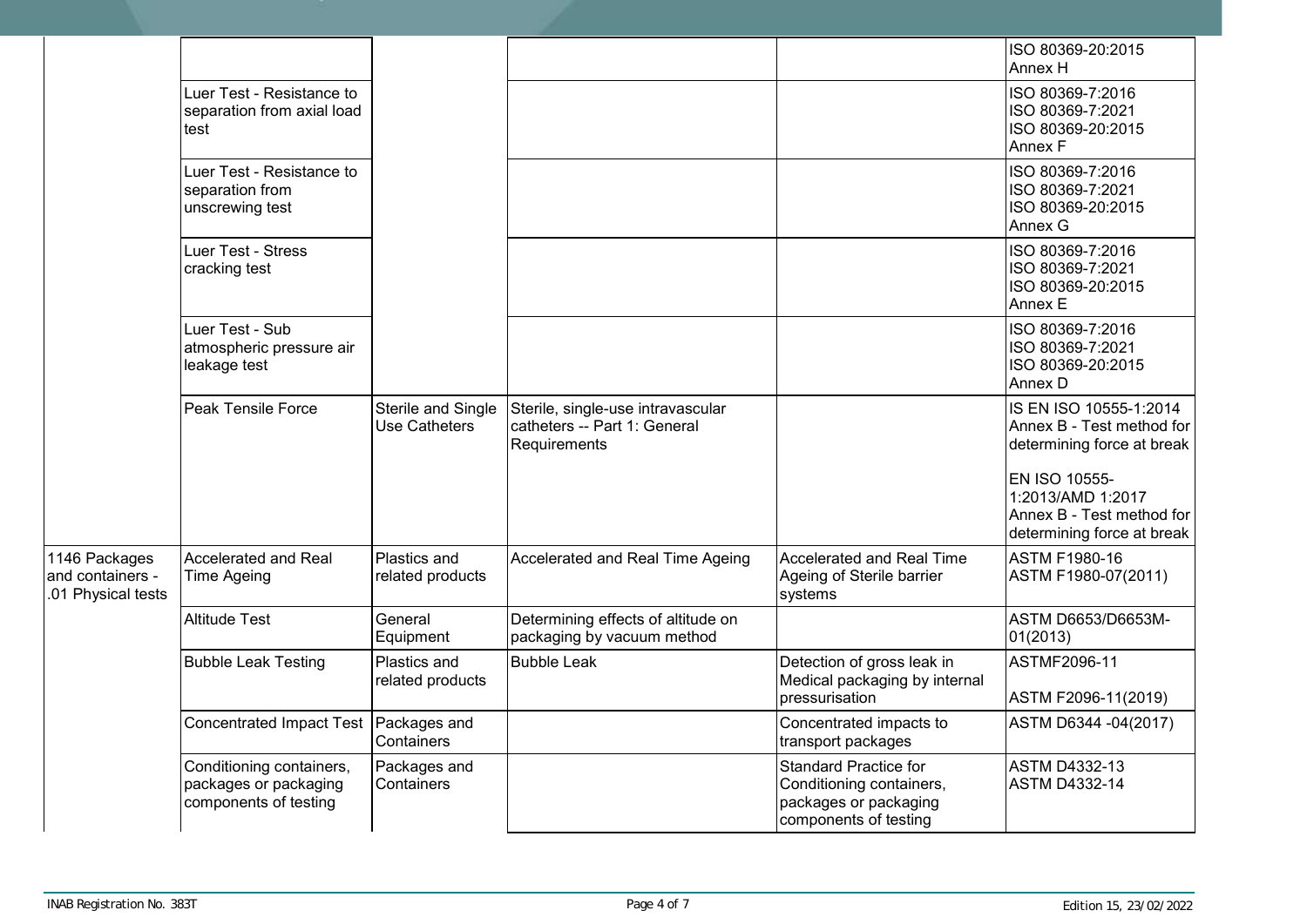| Degree of protection<br>provided by enclosures                                                    | <b>General Non-</b><br>explosive stores<br>and equipment | IP1X, 1P2X, IP3X, IP4X                                                                       | Degree of protection provided<br>by enclosures (IP-Codes)                                                | IEC 60529:2013-08<br>ISO 20653:2013                                                 |
|---------------------------------------------------------------------------------------------------|----------------------------------------------------------|----------------------------------------------------------------------------------------------|----------------------------------------------------------------------------------------------------------|-------------------------------------------------------------------------------------|
|                                                                                                   |                                                          | IPX6                                                                                         | IPX6                                                                                                     | ISO 20653:2013                                                                      |
|                                                                                                   |                                                          | Nozzle Size: 6.3mm                                                                           | IPX5                                                                                                     | IEC 60529:2001-02<br>IEC 60529:2013 Ed2.2                                           |
|                                                                                                   |                                                          | Platform size: 60cm diameter                                                                 | IPX1                                                                                                     | IEC 60529:2001-02<br>IEC 60529:2013 Ed2.2                                           |
| Drop Test of Loaded<br>Containers                                                                 | Packages and<br>Containers                               |                                                                                              | Drop test of loaded containers<br>by freefall                                                            | <b>ASTM D5276-19</b>                                                                |
| Dye Penetration                                                                                   | Plastics and<br>related products                         | Dye Penetration                                                                              | Non Porous Packaging                                                                                     | ASTM F3039-2015                                                                     |
|                                                                                                   |                                                          | Dye Penetration                                                                              | Porous Packaging                                                                                         | ASTM F1929-2012<br>ASTM F1929-2015                                                  |
| Dynamic Shock & Bump                                                                              | <b>General Non-</b><br>explosive stores<br>and equipment | Max Severity: 1500g<br>Pulse Duration: 0.6 to 60mS<br>Max Load: 90Kg<br>Table Diameter: 0.8m | Dynamic Shock & Bump                                                                                     | IEC 60068-2-27:2008<br>EN 60068-2-27:2009                                           |
| <b>Heat Seal Peel Testing</b><br>Seal Strength of Flexible<br>barrier materials                   | Plastics and<br>related products                         | <b>Heat Seal Peel Testing</b>                                                                | Seal Strength of Flexible barrier<br>materials                                                           | ASTM F88/F88M-2015<br><b>ASTM F88-09</b>                                            |
| Incline Impact                                                                                    | Packages and<br>Containers                               | Max Load: 200kg<br>Max Impact Velocity: 3.0m/s                                               | <b>Standard Test for Impact</b><br><b>Testing for Shipping Containers</b><br>and Systems                 | ASTM D880-92(2008)                                                                  |
|                                                                                                   |                                                          | Max Load: 750 kg<br>Max Impact Velocity: 3.0 m/s                                             | Impact testing for shipping<br>containers and systems                                                    | ASTM D880-92(2015)                                                                  |
| Peel Test<br>Determination of a<br>strength of the seal joint<br>for pouches and reel<br>material |                                                          |                                                                                              |                                                                                                          | EN 868-5:2009 Annex D<br>EN 868-5:2018 Annex D                                      |
| Peel Test<br>Determination of peel<br>characteristics of<br>paper/plastic laminate<br>products    |                                                          |                                                                                              |                                                                                                          | EN 868-5:2009 Annex E<br>EN 868-5:2018 Annex E                                      |
| <b>Transportation testing</b>                                                                     |                                                          | <b>Transportation testing</b>                                                                | <b>Standard Practice for</b><br>performance testing of<br>packages for single parcel<br>delivery systems | <b>ASTM D7386-2016ASTM</b><br>D7386-2012Standard<br>(TS4) PacksSmall (TS1)<br>Packs |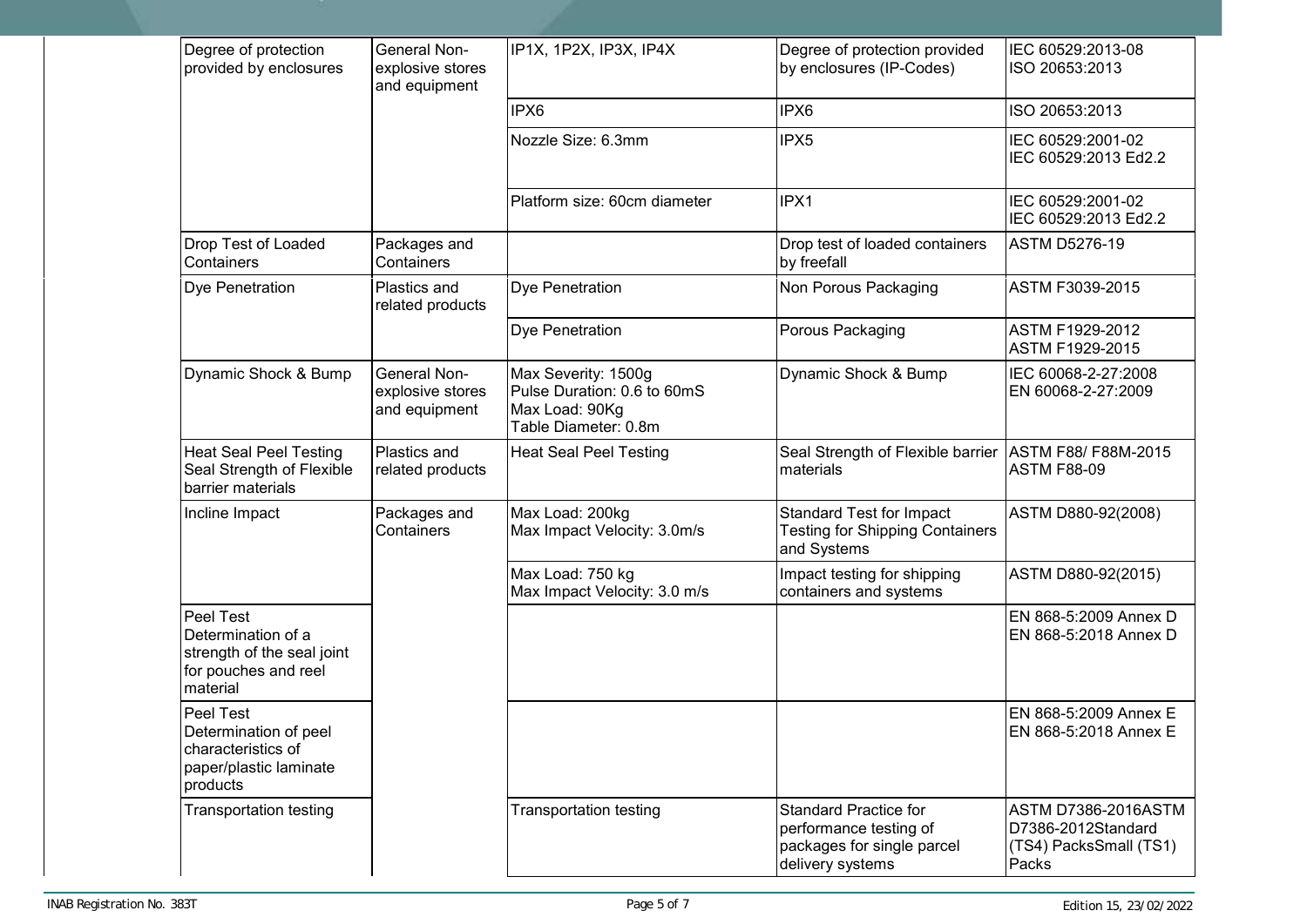|                                                                                                   | <b>Transportation testing</b><br>Conditioning<br>Compression<br>Vibration<br>Shock                      |                                                          | Conditioning, Compression, Vibration,<br>Shock | Sequential Tests (Conditioning,<br>Compression, Vibration, Shock)<br>based on above equipment              | ASTM D4169-2005, 2008,<br>2009, 2014, 2016 ASTM<br>D642-20 ISTA Series 1A,<br>B, C, D, E, G, H ISTA<br>Series 2A, B, C, D, E<br>ISTA 3A, E, F ISTA<br>Series 7B, D |
|---------------------------------------------------------------------------------------------------|---------------------------------------------------------------------------------------------------------|----------------------------------------------------------|------------------------------------------------|------------------------------------------------------------------------------------------------------------|--------------------------------------------------------------------------------------------------------------------------------------------------------------------|
|                                                                                                   | Vibration Testing of<br><b>Shipping Containers</b>                                                      |                                                          |                                                | <b>Standard Test Methods for</b><br><b>Vibration Testing of Shipping</b><br>Containers                     | <b>ASTM D4728-17</b><br>ASTM D999-08 (2015)<br>Method A1                                                                                                           |
|                                                                                                   | Vibration, broad-band<br>random                                                                         | <b>General Non-</b><br>explosive stores<br>and equipment |                                                | Vibration, broad-band random<br>(digital control) and guidance                                             | IEC 60068-2-64:1993-05<br>IEC 60068-2-64:2008<br>ISEN 60068-2-64:2008<br>ISEN 60068-2-64:<br>2008&A1:2019                                                          |
| 1146 Packages<br>and containers -<br>.99 Other tests                                              | <b>Climatic Stressing of</b><br>Packaging System for<br><b>Single Parcel Delivery</b>                   | Packaging System                                         |                                                | <b>Standard Practice for</b><br>Conditioning containers,<br>packages or packaging<br>components of testing | <b>ASTM F2825-18</b>                                                                                                                                               |
|                                                                                                   | Visual Inspection<br>Determining Integrity of<br>Seals for Medical<br>Packaging by Visual<br>Inspection | Packages and<br>Containers                               | Visual Inspection                              | ASTM F1886 / F1886M-<br>2009(2013)                                                                         | ASTM F1886 / F1886M-<br>2009(2013)<br>ASTM F1886 / F1886M-<br>16                                                                                                   |
| 1150 General Non Cold<br><b>Explosive Stores</b><br>and Equipment -<br>.01 Environmental<br>Tests |                                                                                                         | General<br>equipment                                     | To -60°C                                       |                                                                                                            | IEC 60068-2-1:2007<br>EN 60068-2-1:2007                                                                                                                            |
|                                                                                                   | Composite<br>Temperature/Humidity,<br>Cyclic                                                            |                                                          |                                                |                                                                                                            | IEC 60068-2-38:2009<br>EN 60068-2-38:2009                                                                                                                          |
|                                                                                                   | Damp Heat Steady State                                                                                  |                                                          |                                                |                                                                                                            | IEC 60068-2-78:2012<br>EN 60068-2-78:2013                                                                                                                          |
|                                                                                                   | Damp Heat, Cyclic                                                                                       |                                                          |                                                |                                                                                                            | IEC 60068-2-30:2005<br>EN 60068-2-30:2005                                                                                                                          |
|                                                                                                   | Dry Heat                                                                                                |                                                          | To +125°C                                      |                                                                                                            | IEC 60068-2-2:2007<br>EN 60068-2-2:2007                                                                                                                            |